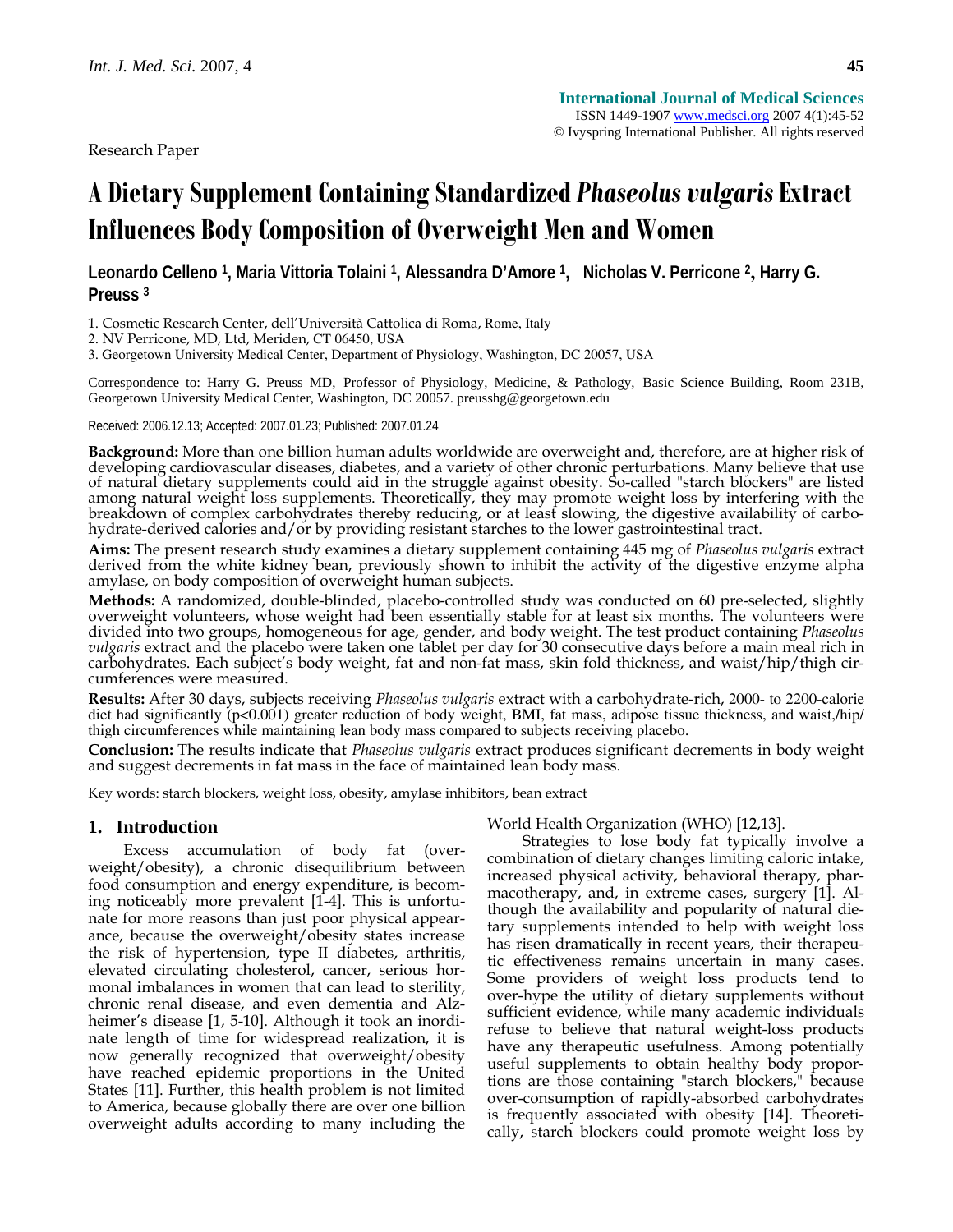interfering with and/or slowing the breakdown of complex carbohydrates, thereby reducing the digestive availability of carbohydrate-derived calories, at least early on, and/or favorably influencing the glucose-insulin system [15-20]. Also recent reports suggest the possibility that "resistant starches' may play an important role in body weight loss [21].

The present paper reports findings from a randomized, double-blinded, placebo-controlled investigation in which body weight and body fat composition of generally healthy, overweight human volunteers were examined before and after a 30-day oral treatment with placebo or a test formula containing a starch blocker as the principal active ingredient. [Phase 2 Starch Neutralizer<sup>TM</sup>, also known as Phaseolamin  $2250<sup>TM</sup>$ and  $Phase2<sup>TM</sup>$  (Pharmachem Laboratories, Inc., NJ)].

# **2. Methods**

# **Study Design**

EVIC ITALIA in Rome, Italy performed this randomized, double-blinded, placebo-controlled study in accordance with the Helsinki Declaration and other applicable laws related to the protection of study subjects. Volunteers were recruited through a market research company in Rome, Italy from a group of individuals who expressed a willingness to participate in such evaluations. Eighty-two subjects, aged from 20-45, found to be slightly overweight were selected initially. Overweight was calculated using the following formula: ideal weight  $(kg) = 100/(100 - %$  normal body fat) x lean mass. After calculating ideal weight, the overweight mass was estimated by measured body weight – ideal weight. The selection criteria listed in Table 1 were used to exclude or include study candidates.

| <b>Table 1.</b> Exclusion and Inclusion Criteria |  |  |
|--------------------------------------------------|--|--|
|--------------------------------------------------|--|--|

# Exclusion criteria

- Pregnant or breastfeeding females
- Weight-reduction treatments during the 6 months prior to the study  $\bullet$
- Any condition contrary to those indicated in the enrolment criteria

#### Inclusion criteria

- 5 to 15 kg overweight
- Consistently stable body weight for at least 6 months
- Weight stability throughout a 30-day pre-treatment period
- Good general health
- No ongoing drug treatments
- Commitment to eating as prescribed by the nutritionist
- Commitment to avoiding the use of other weight loss products during study
- Commitment to avoid any changes in lifestyle throughout the test period
	- (including sports and any activity that might affect test results)
- Non-participation in other similar tests during the 6 months prior to the study

Prior to the initiation of study, each subject was questioned concerning the above exclusion and inclusion criteria.

In order to obtain optimal compliance among subjects, it was deemed helpful to pre test participants, i.e., would a given individual comply by maintaining the overall diet and taking one tablet before a meal rich in carbohydrates? After providing written informed consent, each volunteer was examined by a physician with expertise in nutrition, and given a sheet with nutritional recommendations to be followed, including a daily intake of complex carbohydrates concentrated in one of two main meals (Table 2). The study diet provided approximately 2000 to 2200 calories per day. All volunteers agreed to follow the nutritionist's recommendations. The candidates were entered into a 2-week single-blinded, run-in to enrollment and randomization. Subjects in this run-in period unknowingly received just placebo: the investigators were aware that participants received inactive ingredients.

Sixty subjects from the original 82 with proven body weight stability and deemed to be most compliant with the expected criteria were subsequently selected for the study itself. The chosen participants reported to the Center after 10, 20, and 30 days to have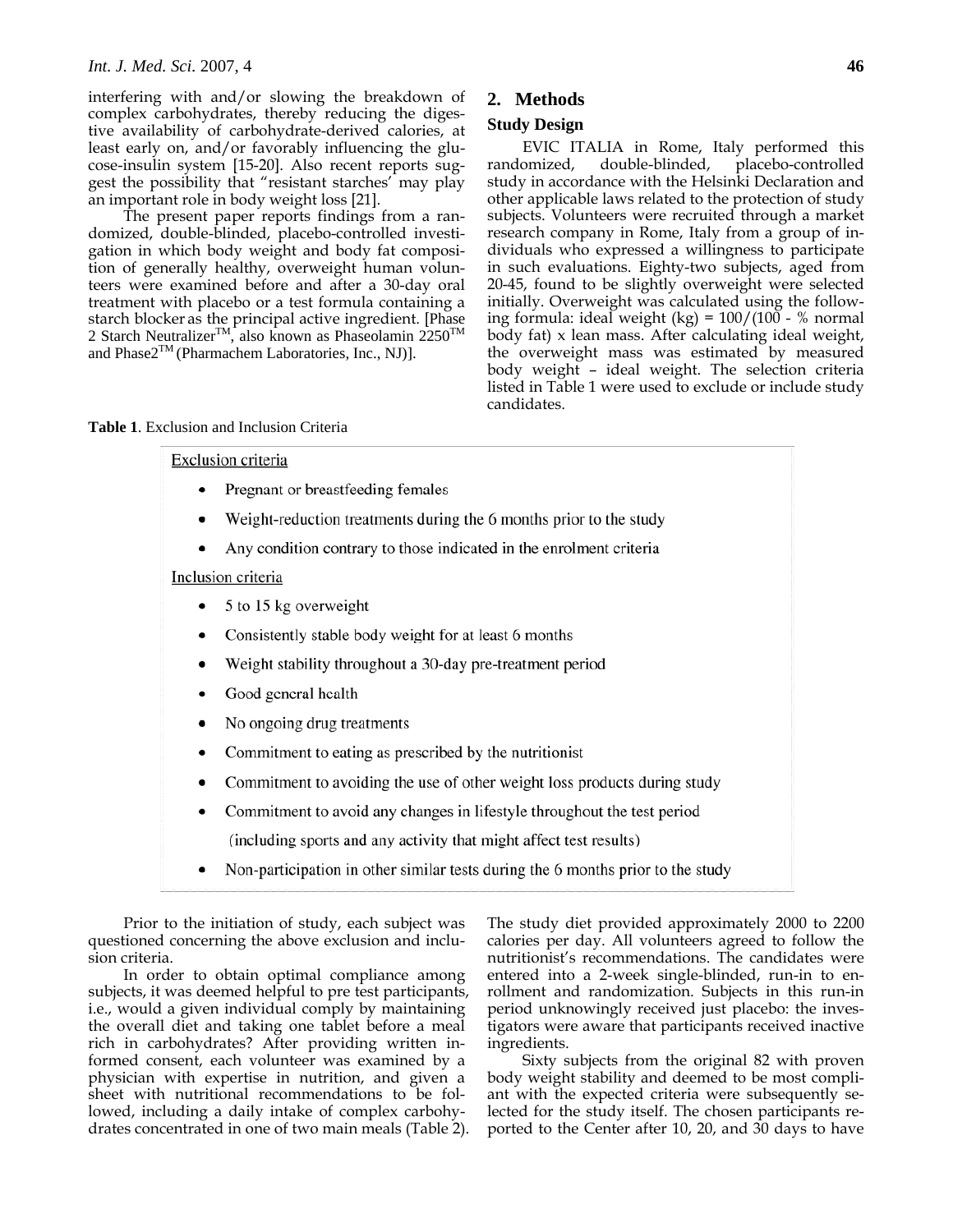*Int. J. Med. Sci.* 2007, 4 **47**

their body weight checked and recorded. The two groups took the assigned tablets, one tablet per day before the main meal rich in complex carbohydrates for 30 consecutive days (Table 2).

The two provided tablet formulas were identified by the sponsor as Blokcal batch D106B (Test) and Blokcal batch 1600301 (Placebo). Tablets were identical in appearance so that the test and placebo tablets were indistinguishable. An envelope containing the sample's qualitative-quantitative formulas and the product identification key was delivered to the principal investigator and kept at the disposal of the researchers during the test period for any unexpected circumstances. Upon completion of the study, the envelope was opened in the presence of a representative of the sponsor and of the Principal Investigator, and the representative formulas of the samples were identified.

**Table 2** A general summary of the meal plan used in the current study.

| Breakfast:                                                                                                                              |                 |  |  |
|-----------------------------------------------------------------------------------------------------------------------------------------|-----------------|--|--|
| Partly Skimmed Milk<br>٠<br><b>Biscuits</b><br>One Spoonful of Sugar                                                                    | 250 g<br>50 g   |  |  |
| Lunch: (Take one tablet of product before the meal):                                                                                    |                 |  |  |
| Pasta with fresh tomato sauce or soup with pasta                                                                                        | 100 g           |  |  |
| or<br>rice, pasta or semolina in a fat-free or vegetable broth<br>or                                                                    | 100 g           |  |  |
| pizza                                                                                                                                   | 200 g           |  |  |
| Legumes (beans, lentils, peas, etc.)<br>or                                                                                              | 140 g           |  |  |
| <b>Steamed Potatoes</b>                                                                                                                 | 140 g           |  |  |
| White or whole wheat bread or bread sticks                                                                                              | 50 g            |  |  |
| Olive oil                                                                                                                               | 20 g            |  |  |
| Fresh seasonal fruit (may be in the form of squeezed fruit juice or fruit shakes)                                                       | 200 g           |  |  |
| Coffee with one teaspoon of sugar<br>٠                                                                                                  |                 |  |  |
| Snack:                                                                                                                                  |                 |  |  |
| Fresh seasonal fruit (may be in the form of squeezed fruit juice or fruit shakes)<br>٠                                                  | 150 g           |  |  |
| Dinner:                                                                                                                                 |                 |  |  |
| Fish (cod, sole, gilthead, dentex, bass)                                                                                                | 200 g           |  |  |
| or<br>lean ham or dried salted beef ("bresaola")                                                                                        | 100 g           |  |  |
| or<br>chicken or turkey or rabbit<br>or                                                                                                 | 180 g           |  |  |
| veal or beef<br>or                                                                                                                      | 200 g           |  |  |
| <i>mozzarella</i> , soft cheese ("certosino"), ricotta<br>or                                                                            | 100 g           |  |  |
| other types of cheese like fontina, provolone, caciotta, stracchino, or taleggio<br>or                                                  | 100 g           |  |  |
| eggs                                                                                                                                    | qty: 2          |  |  |
| Fresh seasonal vegetables (excluding legumes)                                                                                           | 150 g           |  |  |
| White or whole wheat bread or bread sticks                                                                                              | 50 g            |  |  |
| Olive Oil                                                                                                                               | 20 <sub>g</sub> |  |  |
| Fresh seasonal fruit (may be in the form of squeezed fruit juice or fruit shakes)                                                       | 200 g           |  |  |
| It is recommended to eat poultry at least 4 times a week; cheese and eggs should not be<br>included in the diet more than twice a week. |                 |  |  |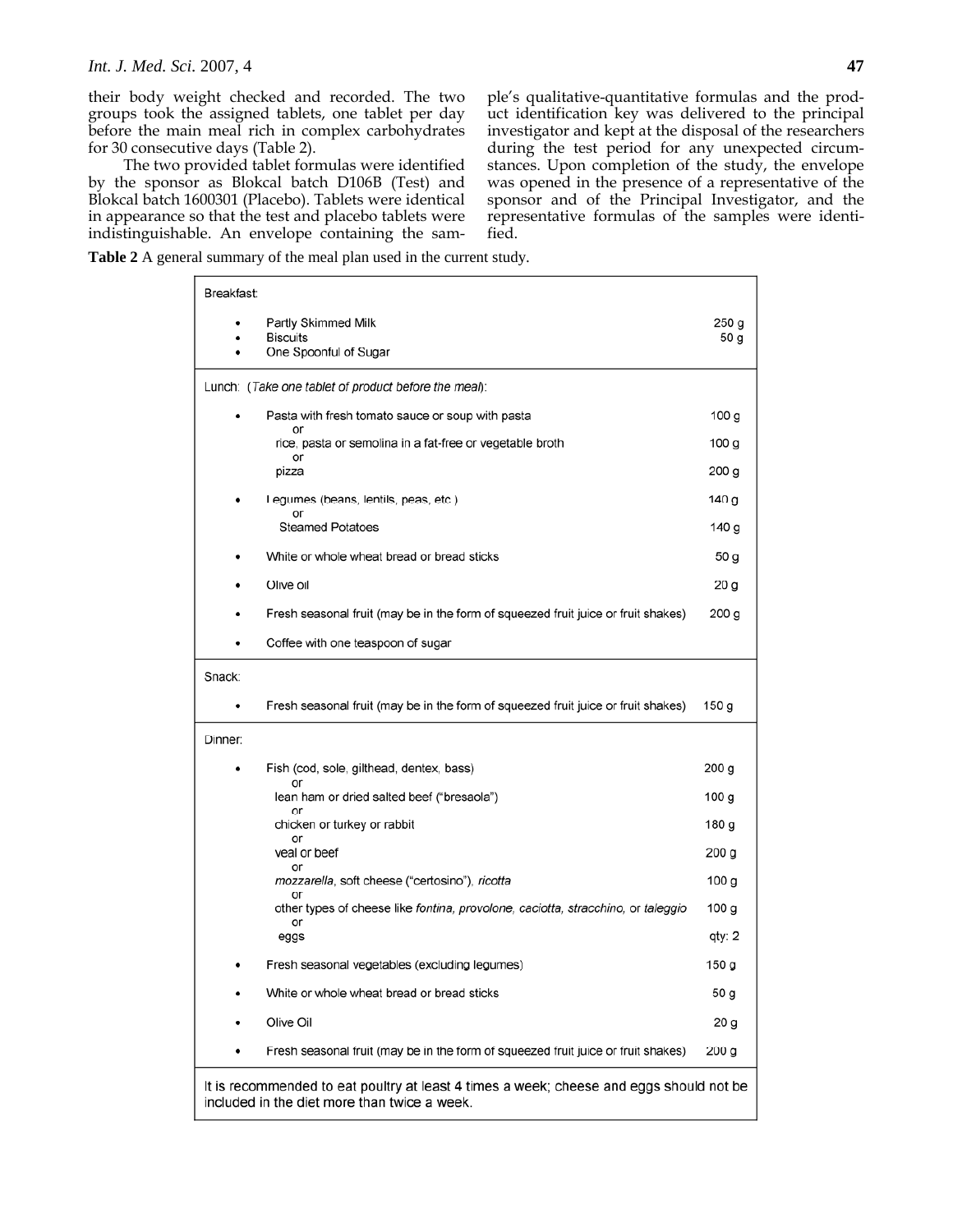# **Test Products**

The active substance to be tested was an 800-mg tablet (Blokcal D106B) containing approximately 445mg (56% *w/w)* of Phase 2 Starch Neutralizer lV, a dried aqueous extract of the common bean *(Phaseolus vulgaris)*. Phase 2 had been standardized to a minimum of 3000 AAlU (alpha-amylase inhibiting units), validated by a modified USP method (SOP 110, Rev. 5). Other ingredients present in this preparation were calcium phosphate (20%), microcrystalline cellulose  $(10\%)$ , vitamin B3  $(7\%)$ , as well as small amounts  $(3\%)$ of various other ingredients, including chromium picolinate (0.5 *mg/tablet).* Accordingly, each tablet contained roughly 50-60 mcg of elemental chromium per serving.

The control substance was an 800-mg tablet (Blokcal 1600301) containing primarily microcrystalline cellulose and maltodextrin (45% w/w each). Other ingredients included relatively small amounts (~3%) of *Si/ybum marianum* (milk thistle), cacao, silicon dioxide, magnesium stearate, and *Curcuma longa*  (turmeric) as a coloring agent.

# **Measurements**

Body weight and impedance measurements, skin echogram, and waist, hip, and thigh circumferences were measured at the beginning and end of the 30-day treatment phase. BMI was calculated as the body weight in kilograms divided by the square of the height in meters.

#### Bodv Weight and Composition

Body weights, performed on undressed individuals, were measured using a calibrated Bodymaster Scale (Rowenta) that also enabled calculation of the body composition (fat mass, lean body mass) through bioelectric leg-to-leg impedance measurements. The patented "foot pad" design sends a low, safe electrical current through the body to measure its composition. The electrical current passes more easily through lean muscle than fat. Body composition is calculated mathematically, based upon the speed at which the signal passes through the body [22-25].

#### Skin Echogram

A 7 Mhz linear probe and a 100 MP Logic Echograph (GE Medical Systems) was used to examine the morphology and thickness (in mm) of subcutaneous tissue in areas where adipose tissue tends to accumulate, i.e., the abdominal region for men and the right trochanter region for women. The accuracy of the Skin Echography is reported by the manufacturer to be  $\pm$ one mm.

#### Waist. Hip. and Thigh Circumferences

The respective circumference of the waist, hips, and right thigh was measured using a standard non-stretchable flexible measuring tape. Temporary tattoos were used to identify the area of reference from one reading to the next.

#### Adverse/Side Effects

The study staff monitored subjects throughout

# Statistical Analysis

To minimize differences in beginning values between subjects, they were stratified into two groups very similar in size, age, gender, and body weight distribution. At completion, data from 30 subjects receiving the Test supplement and 29 subjects receiving the Placebo supplement were available for statistical analysis. For each subject, the differences between pre-treatment (baseline) and post-treatment (30-day) values for each parameter (body weight, lean body mass, *etc.)* were calculated. The differences were always obtained by subtracting the 30-day values from the baseline values. A negative difference indicates a reduction in the parameter after 30 days. Conversely, a positive difference indicates an increase in that parameter. This approach allowed test variability to remain low and the statistical analysis to be more powerful. The differences between pretreatment and 30-day values in each of the two groups were analyzed using the paired Student's t-test (intragroup analysis). The differences in the deltas between the test and placebo group were analyzed by the unpaired t-test (intergroup analysis).

# **3. Results**

The Test and Placebo groups were essentially comparable in starting age, gender, BMI, weight, fat mass, non-fat mass and various body circumferences (Table 3). There was a trend for a lesser skin echogram in the placebo group. One subject in the Placebo group withdrew from the study for unexplained reasons. No significant adverse events were reported.

| Outcome                        | <b>Test</b><br>$(N=30)$ | Placebo<br>$(N=29)$ | P Value |
|--------------------------------|-------------------------|---------------------|---------|
| Age (years)                    | $33.7 \pm 1.6$          | $34.2 \pm 1.6$      | 0.84    |
| Gender                         | 22F/8M                  | 20F/9M              |         |
| BMI $(kg/m^2)$                 | $25.9 \pm 2.0$          | $26.0 \pm 2.3$      | 0.42    |
| Weight (kg)                    | $74.1 \pm 2.1$          | $73.4 \pm 2.4$      | 0.82    |
| Fat Mass (kg)                  | $23.0 \pm 0.8$          | $22.0 \pm 0.8$      | 0.39    |
| Non Fat Mass (kg)              | $51.2 \pm 2.0$          | $51.5 \pm 2.0$      | 0.99    |
| Skin Echogram (mm)             | $33.1 \pm 1.8$          | $28.6 \pm 1.7$      | 0.08    |
| Waist Circumference (cm)       | $85.3 \pm 1.8$          | $87.4 \pm 3.1$      | 0.55    |
| Hip Circumference (cm)         | $106.4 \pm 1.4$         | $106.5 \pm 1.5$     | 0.93    |
| Right Thigh Circumference (cm) | $65.8 \pm 1.5$          | 65.9±1.7            | 0.97    |

**Table 3**. Baseline Measures of the Test and Control Groups

Ave ± SEM is shown with the exception of gender where the ratio is given. Values for the listed outcomes are in parentheses. Only in the skin echogram was there a trend toward a statistically significant difference.

 The results were examined within each group. While all subjects receiving the active supplement (Test) experienced some weight loss and reduction in fat mass *(*estimated *via* bioelectric impedance), adipose tissue thickness *(via* skin echogram), and waist, hip, and thigh circumferences, some participants in the placebo group actually showed increases in these parameters. Examining intragroup analysis of the changes in the Test group by the paired t test, the following averages ± SEM were found at the beginning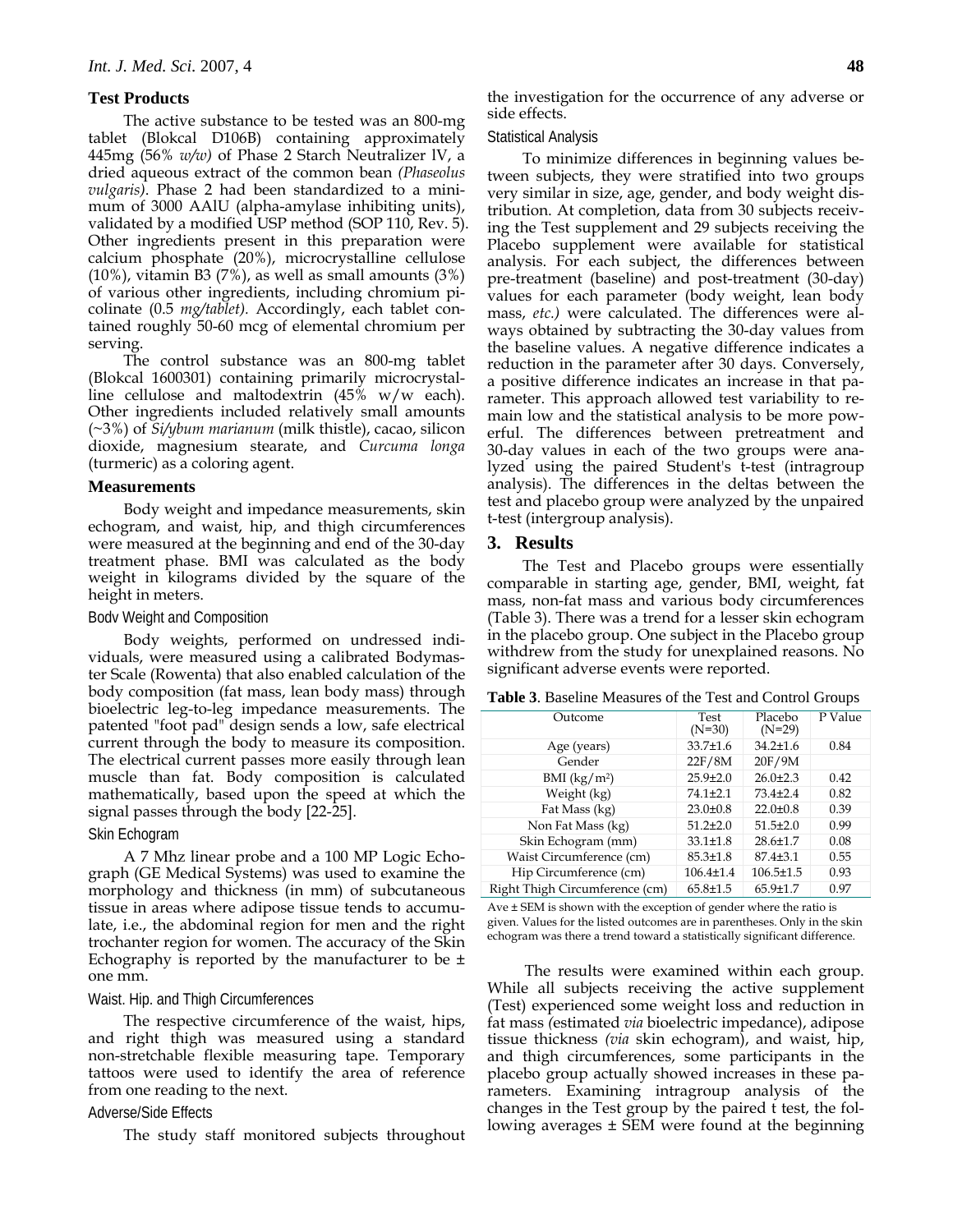and end of the study respectively: in kilograms --body weight 74.1±2.1 vs. 71.2±2.0 (p<0.001); fat mass 23.0±0.8 vs. 20.6±0.7 (p<0.001) and non-fat mass 51.2 $\pm$ 2.0 vs. 50.6 $\pm$ 2.0 (p<0.001); in millimeters -- skin echogram 33.1±1.8 vs. 29.3±1.7 (p<0.001); in centimeters – waist circumference 85.3±1.8 vs. 82.5±1.7 (p<0.001), hip circumference 106.4±1.4 vs. 104.9±1.4 (p<0.001), and right thigh circumference 65.4±1.5 vs.  $64.9\pm1.5$  (p<0.001).

Examining intragroup analysis of the Control group by the paired t test, the following averages ± SEM were found at the beginning and end of the study respectively: in kilograms --body weight 73.4±2.4 vs. 73.2±2.4 (p<0.005); fat mass 22.0±0.8 vs. 21.8±0.8 (p>0.05) and non fat mass 51.5±2.0 vs. 51.3 $\pm$ 2.0 (p<0.02); in millimeters -- skin echogram 28.6 $\pm$ 1.7 vs. 28.0 $\pm$ 1.7 (p<0.04); in centimeters - waist circumference 87.4±3.1 vs. 87.0±3.1 (p<0.004), hip circumference 106.5±1.5 vs. 106.4±1.4 (p>0.05), and right thigh circumference 65.9±1.7 vs. 65.7±1.7 (p<0.008).

As Table 4 illustrates, there was a highly significant (p<0.001) difference between the Test and Control groups after 30 days in all the changes of components measured, i.e., the group receiving the Test supplement containing *Phaseolus vulgaris* extract had much greater loss of body weight, fat mass, adipose tissue thickness, and waist, hip, and thigh circumference. The difference in mean lean body mass loss just proved significant (p<0.05).

**Table 4**. Effect of Phaseolus vulgaris-containing extract *vs.*  control dietary supplement on the body composition of overweight subjects

| Measured Parameter                                           | Test $(n=30)$     | Control<br>$(n=29)$ | p-value |
|--------------------------------------------------------------|-------------------|---------------------|---------|
| Body weight (kg)                                             | $-2.93 +$<br>1.16 | $-0.35 \pm 0.38$    | < 0.001 |
| Fat mass (kg)                                                | $-2.4 \pm 0.67$   | $-0.16 \pm 0.33$    | < 0.001 |
| Lean body mass (kg)                                          | $-0.53 \pm 0.45$  | $-0.19 \pm 0.17$    | < 0.05  |
| Waist circumference<br>(cm)                                  | $-2.93 \pm 2.13$  | $-0.47 \pm 0.39$    | < 0.001 |
| Hip circumference (cm)                                       | $-1.48 \pm 0.66$  | $-0.10 \pm 0.47$    | < 0.001 |
| Thigh (right)<br>circumference (cm)                          | $-0.95 \pm 0.80$  | $-0.26 \pm 0.46$    | < 0.001 |
| Adipose tissue thick-<br>ness<br>(via skin echogram)<br>(mm) | $-4.2 \pm 6.51$   | $-0.66 \pm 2.81$    | < 0.001 |

Ave ± SEM is shown. Among various parameters, a comparison of the individual changes within groups (30 day values – baseline) was made between the test and control groups. The negative values indicate a loss from baseline within the group. The significance of the 30-day changes between the test and control groups were compared via the unpaired Student's t test and listed in the last column.

# **4. Discussion**

Our results indicate that a test dietary formula containing 445 mg Phase 2 *Phaseolus vulgaris* extract taken daily by overweight human subjects concurrently with a carbohydrate-rich portion of a 2000- to 2200-calorie diet is more effective at reducing body weight and body fat mass than placebo. Importantly, the major weight changes are brought about more by fat loss rather than diminution in non-fat body mass as indicated by different means: impedance measurements, waist, hip and thigh measurements, and subcutaneous fat measurements. Earlier, Udani *et al.* [20] reported reduced body weights and serum triglycerides in 14 obese adults receiving 1500 mg *of Phaseolus vulgaris* extract (Phase 2TM) twice daily with meals for eight weeks. However, values did not reach statistical significance. The clearer statistical differences found in the present study compared to Udani's earlier report where larger doses of extract were used [20] may be due, at least in part, to the care taken to enroll subjects who would comply with a strict protocol.

The purpose of the run-in period was to exclude non-adherent subjects. Obviously, the power to detect a meaningful difference between the active intervention and control groups would be enhanced by removing non-adherent participants. We accept that the ultimately randomized participants will be less representative of the general population of patients. Because the purpose of this trial was to measure efficacy of the agent under study, we chose to measure our parameters under optimal circumstances. Future studies could examine effects under more regular conditions to test the overall effectiveness of the product [26]. Evidence suggesting strong adherence to the present protocol can be gathered from the statistically significant mass losses noted even in the Placebo group relegated to the same caloric-restricted diet as the Test group.

Many published studies concerning methods to combat obesity provide only scale weight loss as the principal end point. The assumption that scale weight loss is synonymous with fat loss, however, is not always true [26,27]. Scale weight decreases may reflect non fat mass loss as much as fat loss. In the present study, indications by many different measurements are that the weight loss is principally due to loss of fat mass. Leg to leg impedance measurements suggest this is true. Although not the "gold standard" like DEXA [26], perusal of the literature suggests this methodology gives a good first approximation [22-25]. In addition, the use of echograms to estimate subcutaneous adipose tissue and the changes in body circumference in various locations corroborate the conclusions derived from the impedance data.

Further evidence of significant fat loss can be seen in the changes of the calculated body mass index (BMI). BMI is a generally accepted marker of obesity health risk [28]. The lowest health-risk category is among individuals whose BMI's range from 20-25, and the highest risk category is found in individuals whose BMI's exceed 40. A BMI greater than 40, termed as "morbid obesity" or clinically severe obesity, affects more than 15 million Americans. In the test group, BMI was lowered from an initial 25.9±2.0 (SEM) to 24.9±1.9 (SEM) (p<0.001). The placebo group showed no statistical difference from the initial 26.0±2.3 (SEM) to 25.9±2.3 (SEM) (p=0.79). Important to our argument, BMI is known to significantly relate to fat mass – more so than scale weight alone [29]. The marked loss of fat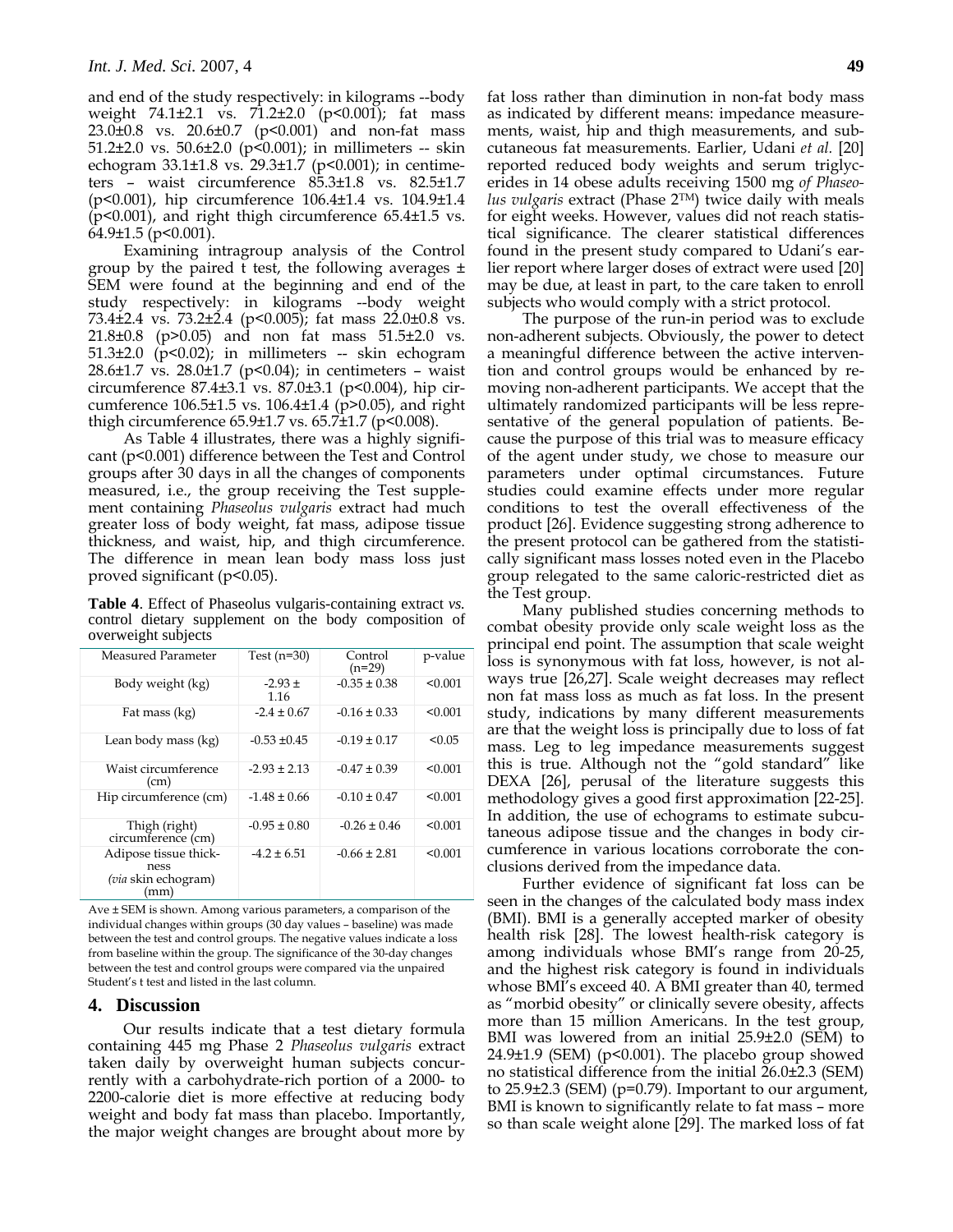provided in the face of a much lesser changes in non-fat mass caused by the Test formula is exactly what most nutritionists desire.

How do the amylase inhibitors work? Before crossing the intestinal wall, all complex carbohydrates *(i.e.,* starches) must be hydrolyzed to their monosaccharide units, in most cases glucose [14]. There are several enzymes involved in this process: a-amylase present in saliva and pancreatic juice, which converts complex carbohydrates into oligosaccharides, and various other enzymes (maltase, lactase, *etc.)* present in the brush border of the small intestine that convert these oligosaccharides to monosaccharides that can then be absorbed. Glucose and other monosaccharides generated through this process are transported *via* the hepatic portal vein to the liver. Monosaccharides that are not immediately utilized for energy are stored for future energy needs as glycogen in the liver or as fat (triglycerides) in adipose tissue, liver, and plasma [14].

We believe the mechanism behind the weight loss relies on the reported a-amylase-inhibiting activity of the *Phaseolus vulgaris* extract [15-19]. *Phaseolus vulgaris* extract has been shown *in vitro* to inhibit the activity of a-amylase and may help promote weight loss by interfering with the digestion of complex carbohydrates to simple, absorbable sugars, potentially reducing carbohydrate-derived calories [30,31]. Also, slowing of the rapid absorption of carbohydrates would favorably influence the insulin system that could, in turn, lead to lesser fat accumulation [27]. We have previously shown in a rat model the ability of so-called "carbohydrate blockers" to prevent early absorption of rice starch and sucrose and prevent insulin resistance [32].

There is yet another mechanism that could contribute to the weight loss. Some dietary carbohydrates have a physical form that makes them inaccessible to a-amylase and, therefore, resistant to digestion in the human gastrointestinal tract. These resistant starches enter the *colon* largely undigested, where they are fermented by colonic bacteria to produce short-chain fatty acids, carbon dioxide, and methane. Resistant starches yield approximately 50 to 80% of the energy obtained from glucose, the principal product of non-resistant starch digestion [14]. It has been reported that resistant starch consumption promotes lipid oxidation [21]. Suffice it to say, starch blockers send starch to distal digestive sites where they may have effects similar to the resistant starches [21].

Although the active formula used in the present investigation consisted of many ingredients, we believe virtually all of the effect on body fat loss derived from the bean extract in the preparation. If one peruses the list of other ingredients, it is apparent that only the chromium picolinate could be involved in any significant fat loss [33]. Nevertheless, the amount of chromium picolinate (0.5 mg/tablet) present in the bean extract-containing formula should have had little influence on body composition due to the small dosing. The amount of elemental chromium in 0.5 mg of chromium picolinate would amount to roughly 50-60

mcg supplementation per day. Changes in body composition measures following chromium picolinate use have been seen sporadically in some studies, but generally only at dose levels of 200 mcg Cr or greater [33-37]. Based on a review of several published human studies, Vincent [38] concluded that chromium picolinate supplementation has relatively little effect on body composition even if an exercise program is involved when given at larger daily doses than in the present study.

Raw *Phaseolus vulgaris* beans contain a variety of potentially toxic substances. In animals, reduced food intake, impaired weight gain, and even deaths have been noted. [39,40]. In humans, consumption of raw or undercooked kidney beans has been associated with transient, often severe gastrointestinal disturbances [41,42]. These effects have been largely attributed to phytohemagglutinens (PHA) present at high levels in raw beans. However, two facts are important here. PHA levels can be reduced considerably by cooking, and small white navy beans are reported to have negligible levels compared to colored beans, which possess high levels of PHA's. Suffice it to say, the extract used in our study (Phase 2TM) is a standardized white kidney bean extract prepared using heated processing conditions to substantially inactivate hemagglutinating activity (HA) and trypsin inhibiting activity (TIA) while preserving alpha-amylase inhibiting ability. The established product is standardized to contain less than 3,400 HA units per gram and less than 40 TIA units per mg dry weight.

# **5. Conclusion**

The results of this investigation show that, when taken daily by overweight human subjects with the carbohydrate-rich portion of a 2000- to 2200-calorie diet, a dietary formula containing *Phaseolus vulgaris*  extract as the major ingredient produced significant decreases in body fat while essentially maintaining lean body mass. *Phaseolus vulgaris* extract appears to be a safe and effective aid to consider in weight loss/maintenance programs.

# **Acknowledgments**

Dr. Celleno, Ms Tolaini and Dr. D'Amore carried out the research at the Cosmetic Research Center, dell'Università Cattolica di Roma in Italy. Pharmachem Laboratories, Inc of Philadelphia, PA supported these studies and received permission to publish the findings. With a few exceptions, the present paper follows the original study report, including the statistical analysis. Dr. Preuss and Dr. Perricone analyzed the data and played a significant role in the writing of the manuscript. Some sections have been modified and/or expanded for clarification.

# **Conflict of Interests**

The authors declare no conflict of interests.

# **References**

1. Bray GA. Obesity. In: Ziegler EE, Filer LJ Jr, eds. Present Knowledge in Nutrition. Washington, DC: ILSI Press.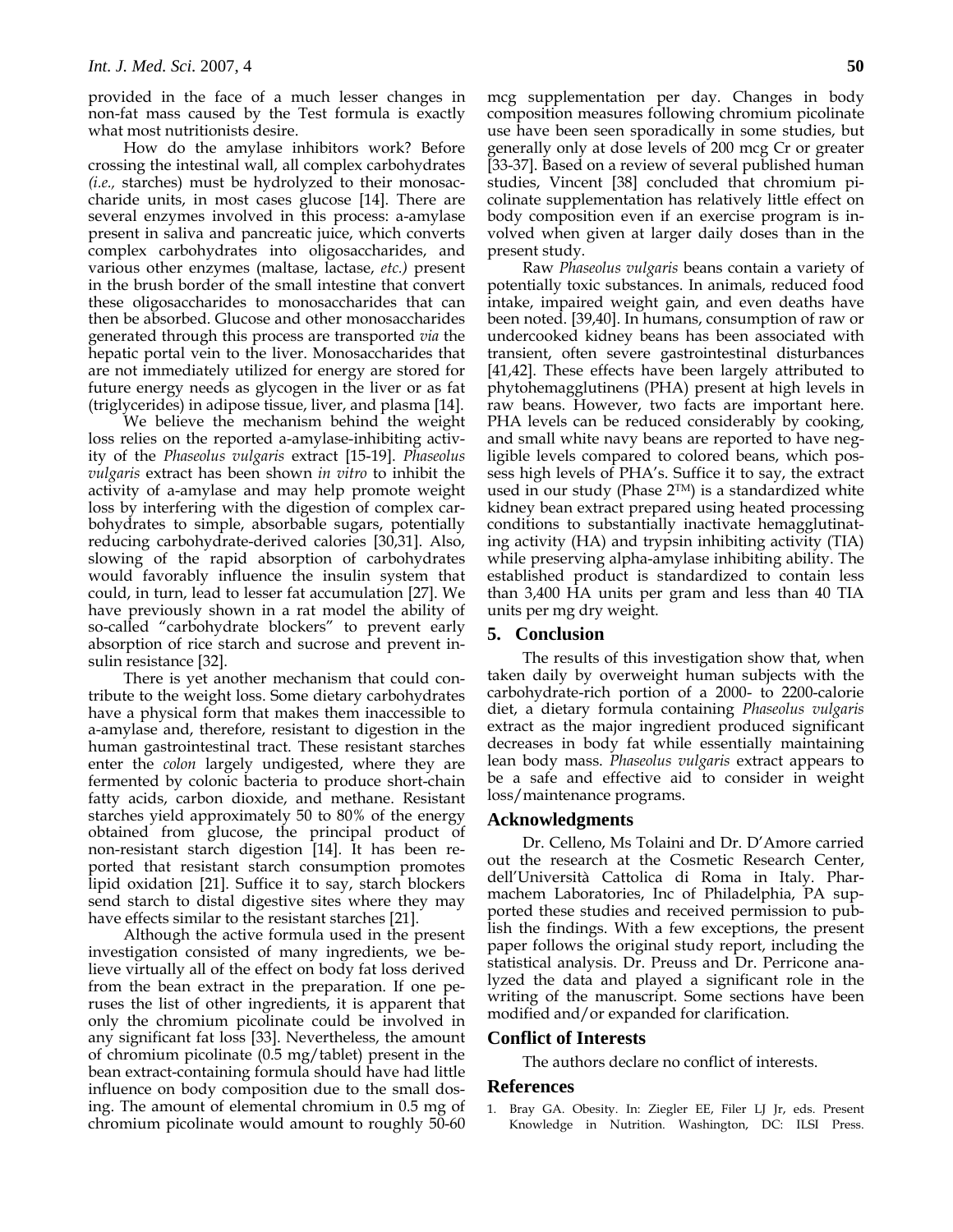1996:19-32.

- 2. Vastag B. Obesity is now on everyone's plate. JAMA 2004; 291:1186-1188.
- 3. Public Health Service. Healthy People 2000-National Health Promotion and Disease Prevention Objectives. Washington DC: US Dept of Health and Human Services. 1990.
- 4. Guterman L. Obesity problem swells worldwide. The Chronicle of Higher Education, 2002;:A18.
- 5. Anderson-Parrado P. Trim time: Five very good reasons to lose weight in 1999. Better Nutrition 1999;: 34.
- 6. Mokdad AH, Marks JS, Stroup DF, Gerberding JL. Actual causes of death in the United States, 2000. JAMA 2004; 291:238-1245.
- 7. Mokdad AH, Marks JS, Stroup DF, Gerberding JL. Correction: actual causes of death in the United States, 2000. JAMA 2005; 293:293-294
- 8. US Department of Health and Human Services. The Surgeon General's call to action to prevent and decrease over weight and obesity 2001. Washington, DC: US General Printing Office, 2001.
- Hsu CY, McCulloch CE, Iribarren C, Darbinian J, Go AS. Body mass index and risk for end-stage renal disease. Ann Intern Med 2006; 144:21-28.
- 10. Kivipelto M, Ngandu T, Fratiglioni L, Vitanen M, Kareholt I, Winblad B, Helkala EL, Tuomilehto J, Soininen H, Nissinen A. Obesity and vascular risk factors at midlife and the risk of dementia and Alzheimer disease. Arch Neurol 2005; 62:1556-1560.
- 11. US Dept of Health and Human Services. Publication PHS 88-50210, Health objectives for the national prevalence of overweight among adolescents- United States 1988-91. US: US Dept of Health and Human Services. 1994.
- 12. Popkin BM, Paeratakul S, Zhai F, Keyou G. A review of dietary and environmental correlates of obesity with emphasis on developing countries. Obes Res 1995; 3: 145S-153S.
- 13. WHO. Consultation on Obesity. Geneva, Switzerland: WHO, 1997.
- 14. Macdonald I. Carbohydrates. In: Shils ME, Olson JA, Shike M eds. Modern Nutrition in Health and Disease. Pennsylvania: Lea & Febiger. 1994: 36-46
- 15. Frels JM, Rupnow JH. Purification and partial characterization of two alpha-amylase inhibitors from black bean (*Phaseolus vulgaris*). J Food Biochem 1984; 1:385-401.
- 16. Gibbs B, Alli I. Characterization of a purified alpha-amylase inhibitor from white kidney bean (*Phaseolus vulgaris*). Food Research International, 1998; 31:217-225.
- 17. Hansawasdi C, Kawabata J, Kasai T. Alpha-amylase inhibitors from roselle (Hibiscus sabdariffa Linn) tea. Biosci Biotechnol Biochem, 2000; 64:1041-1043.
- 18. Hansawadi C, Kawabata J, Kasai T. Hibiscus acid as an inhibitor of starch digestion in the Caco-2 cell model system. Biosci Biotechnol Biochem, 2001; 65:2087-2089.
- 19. Santimone M, Koukiekolo R, Moreau Y, Le Berre V, Rouge P, Marchis-Mouren G, Desseaux V. Porcine pancreatic alpha-amylase inhibition by the kidney bean (*Phaseolus vulgaris*) inhibitor (Alpha-AII) and structural changes in the alpha-amylase inhibitor complex. Biochim Biophys Acta, 2004; 1696:181-190.
- 20. Udani J, Hardy M, Madsen DC. Blocking carbohydrate absorption and weight loss: a clinical trial using Phase 2 brand proprietary fractionated white bean extract. Altern Med Rev, 2004;9:63-69.
- 21. Higgins JA, Higbee DR, Donahoo WT, Brown IL, Bell ML, Bessesen DH. Resistant starch consumption promotes lipid oxidation. Nutrition and Metabolism, 2004; 1:8.
- 22. Nunez C, Gallagher D, Visser M, Pi-Sunyer FX, Wang Z, Heymsfield SB. Bioimpedance analysis: evaluation of leg-to-leg system based on pressure contact footpad electrodes. Med Sci Sports Exerc, 1997; 29:524-531.
- 23. Xie X, Kolthoff N, Barenholt O, Nielsen SP. Validation of a

leg-to-leg bioimpedance analysis system in assessing body composition in postmenopausal women. Int J Obes Relat Metab Disord, 1999; 23:1079-1084.

- 24. Goss F, Robertson R, Williams A, Sward K, Abt K, Ladewig M, Timmer J, Dixon C. A comparison of skinfolds and leg-to-leg bioelectrical impedance for the assessment of body composition in children. Dyn Med, 2003; 26:5.
- 25. Vasudev S, Mohan A, Mohan D, Farooq S, Raj D, Mohan V. Validation of body fat measurement by skinfolds and two bioelectric impedance methods with DEXA—the Chennai Urban Rural Epidemiology Study. J Assoc Physicians India, 2004; 52:877-881.
- 26. Kaats GR, Michelak JE, Preuss HG. An evaluation of the efficacy and safety of a chitosan fiber product. J Am Coll Nutr, 2006; 25:389-394.
- 27. Crawford V, Scheckenbach R, Preuss HG. Effects of niacin-bound chromium supplementation on body composition of overweight African-American women. Diabetes, Obesity, and Metabolism, 1999; 1:331-337.
- 28. [Internet] Better Health Channel. Body Mass Index (BMI). http://www.betterhealth.vic.gov.au/bhcv2/bhcarticles.nsf/pa ges/Body\_Mass\_Index\_(BMI)
- 29. Steinberger J, Jacobs DR, Raatz S, Moran A, Hong CP, Sinaiko AR. Comparison of body fatness measurements by BMI and skinfolds vs dual energy X-ray absorptiometry and their relation to cardiovascular risk factors in adolescents. Int J Obes, 2005; 29:1346-1352.
- 30. Layer P, Carlson GL, DiMagno EP. Partially purified white bean amylase inhibitor reduces starch digestion in vitro and inactivates intraduodenal amylase in humans. Gastroenenterology, 1985; 88:1895-1902.
- 31. Layer P, Zinsmeister AR, DiMagno EP. Effects of decreasing intraluminal amylase activity on starch digestion and postprandial gastrointestinal function in humans. Gastroenterology, 1986; 91:41-48.
- 32. Stohs S, Echard B, Preuss H. Inibition of carbohydrate gastrointestinal absorption in rats by various dietary supplements. J Amer Coll Nutr, 2005; 24: 426.
- 33. Kaats GR, Blum K, Pullin D, Keith SC, Wood R. A randomized, double-masked, placebo controlled study of the effects of chromium picolinate supplementation on body composition: a replication and extension of an earlier study. Curr Ther Res, 1998; 59: 379-388.
- 34. Evans GW. The effect of chromium picolinate on insulin controlled parameters in humans. Int J Biosocial Med Res, 1989; 11: 163-180.
- 35. Hasten DL, Rome EP, Franks BD, Hegsted M. Effects of chromium picolinate on beginning weight training students. Int J Sport Nutr, 1992; 2: 343-350.
- 36. Grant KE, Chandler RM, Castle AL, Ivy JL. Chromium and exercise training: effect on obese women. Med Sci Sports Exerc, 1997; 29: 992-998.
- 37. Bahadori B, Wallner S, Schneider H, Wascher TC, Toplak H. Effects of chromium yeast and chromium picolinate on body composition in obese non-diabetic patients during and after a very-Iow-calorie diet. Acta Medica Austriaca, 1997; 24: 185-187
- 38. Vincent JB. The potential value and toxicity of chromium picolinate as a nutritional supplement, weight loss agent and muscle development agent. Sports Med, 2003; 33:213-230.
- 39. Lajolo FM, Genovese MI. Nutritional significance of lectins and enzyme inhibitors from legumes. J Agric Food Chem, 2002; 50:6592-6598.
- 40. Grala W, Verstegen MW, Jansman A, Huisman J, van Leeusen P. Ileal apparent protein and amino acid digestibilities and endogenous nitrogen loss in pigs fed soybean and rapeseed products. J Animal Sci, 1998; 76:557-568.
- 41. Haidvogl M, Fritsch G, Grubauer H. Poisoning by raw garden